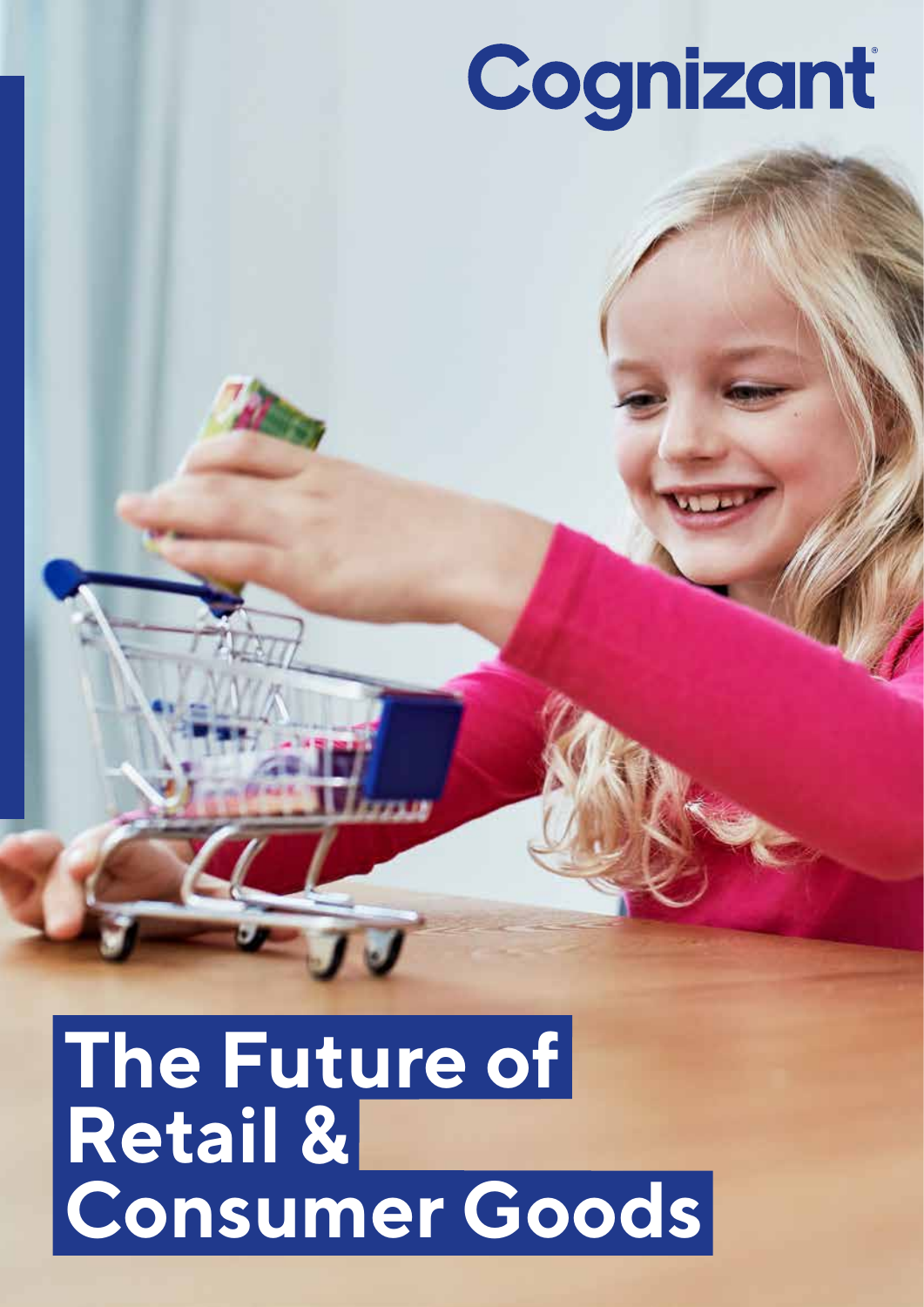The future of retail & consumer goods will offer a world of opportunities, but the transformation will require substantial steps and boldness. The industry needs to be open to new insights instead of being mentally closed by existing ones.

Each industry has its owns challenges, and digital disruption is everywhere. Organizations must be agile and build new momentum that respects the new reality of their industry. As organizations strive to remain relevant, they need to adapt to changes not only today, but also tomorrow. Change is the only constant. Constant change requires scenario-based thinking, exploring several paths and crafting a digital strategy based on preparing for the future. For businesses to stay relevant, they need to explore the future and look at next generations.

No one can predict the future; organizations must actively explore various possible futures to anticipate what disruptions are coming. We believe that future winners in the digital economy will be those that can deliver on one key insight: put technology in the background, and focus on people first. Putting customers first does not diminish technology's importance; rather, a deep customer understanding should help guide the choice of which technologies to incorporate in your business.

Cognizant can bring together digital strategy, deep industry knowledge, human sciences, experience design and technology expertise to help companies design, build and scale digital business solutions. Cognizant has both the expertise and experience with digital transformation. Together with clients we can explore tomorrow's opportunities.

**A view by Cognizant's Center for the Future of Work**



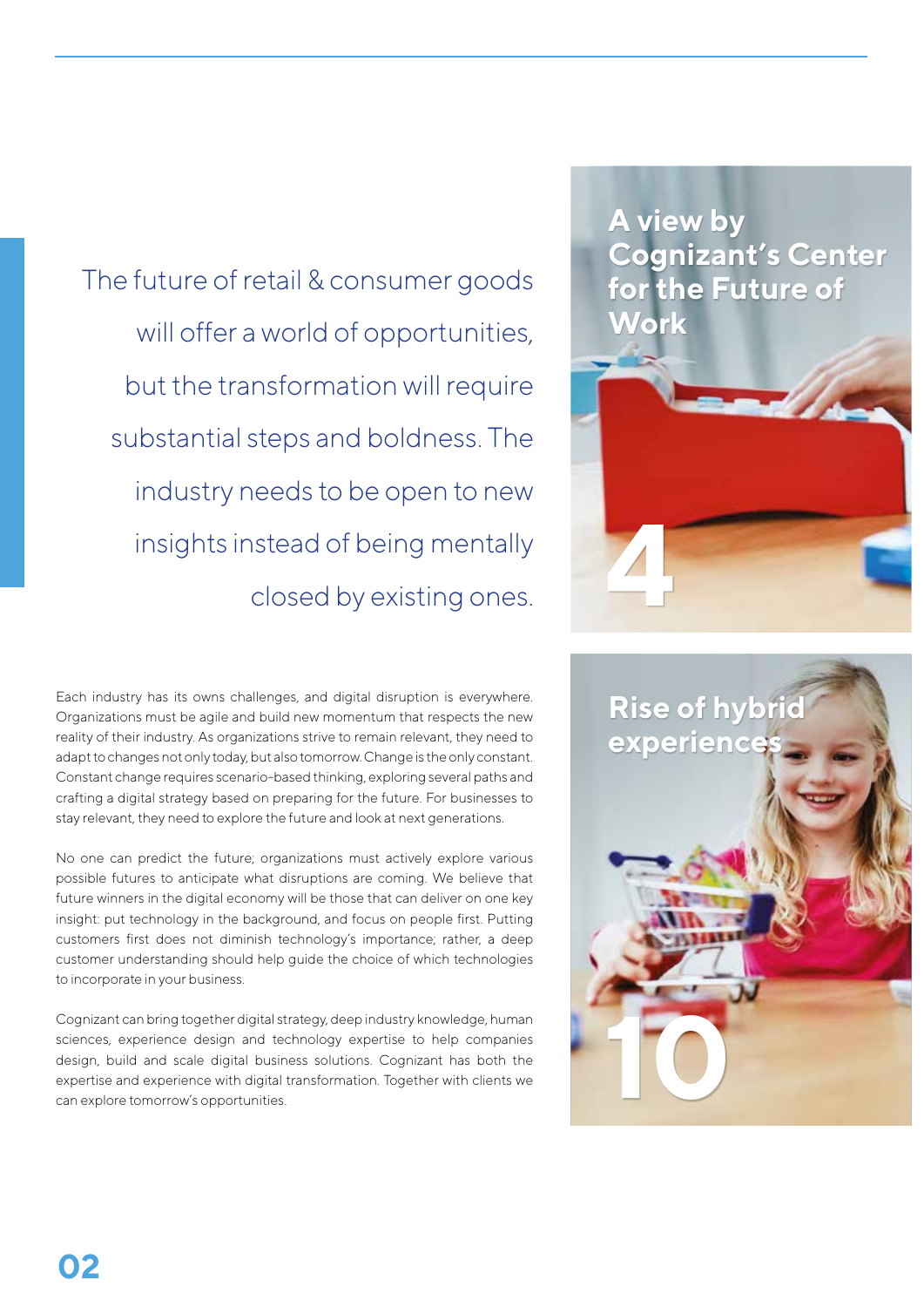







**New challenges and questions**

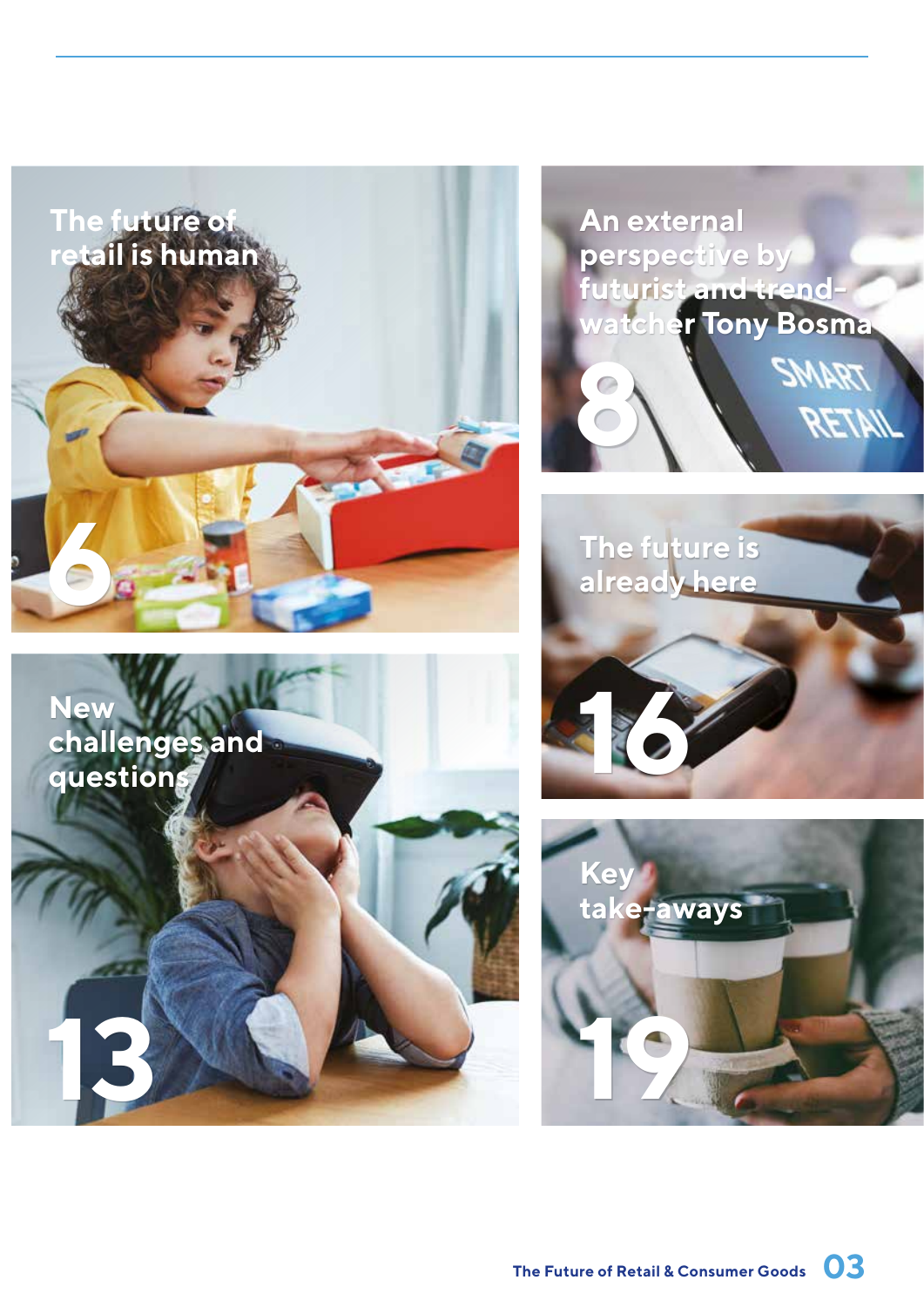

Euan Davis leads Cognizant's Center for the Future of Work in EMEA. A respected speaker and thinker, Euan has guided many Fortune 500 companies into the future of work with his thought provoking research and advisory skills.

Within Cognizant's Center for the Future of Work, he helps ensure that the unit's original research and analysis jibes with emerging business-technology trends and dynamics in Europe, and collaborates with a wide range of leading thinkers to understand how the future of work will look. Previously, Euan held senior analyst, advisory and leadership positions at Forrester Research, IDC and CEB. Euan can be reached at: Euan.Davis@cognizant.com

**Center for** The Future of Work

### **A view by Cognizant's Center for the Future of Work**

## Meet the customer **of the future**

Sidney steps into the grocery store and opens the shopping list on her phone. The list immediately updates to include all of her most frequently purchased items, as well as her favorite products that are on sale. An alert reminds her of her sister's upcoming birthday, and adds champagne and chocolates to the list. After collecting her items, Sidney walks through the exit portal, which instantly charges her items to her bank account. Next is a trip to her favorite boutique, where she slips on a pair of virtual reality (VR) glasses and enters a private viewing room. She swipes through a selection of outfits, specially programmed to suit both her style and body. She chooses two outfits and a new perfume, and walks out the door.

The delivery drone notifies her that her purchases will be waiting when she arrives home. That's enough shopping for today. Next week, she's doing that "mall experience" VR tour with her friends, so there will be plenty of time for browsing then.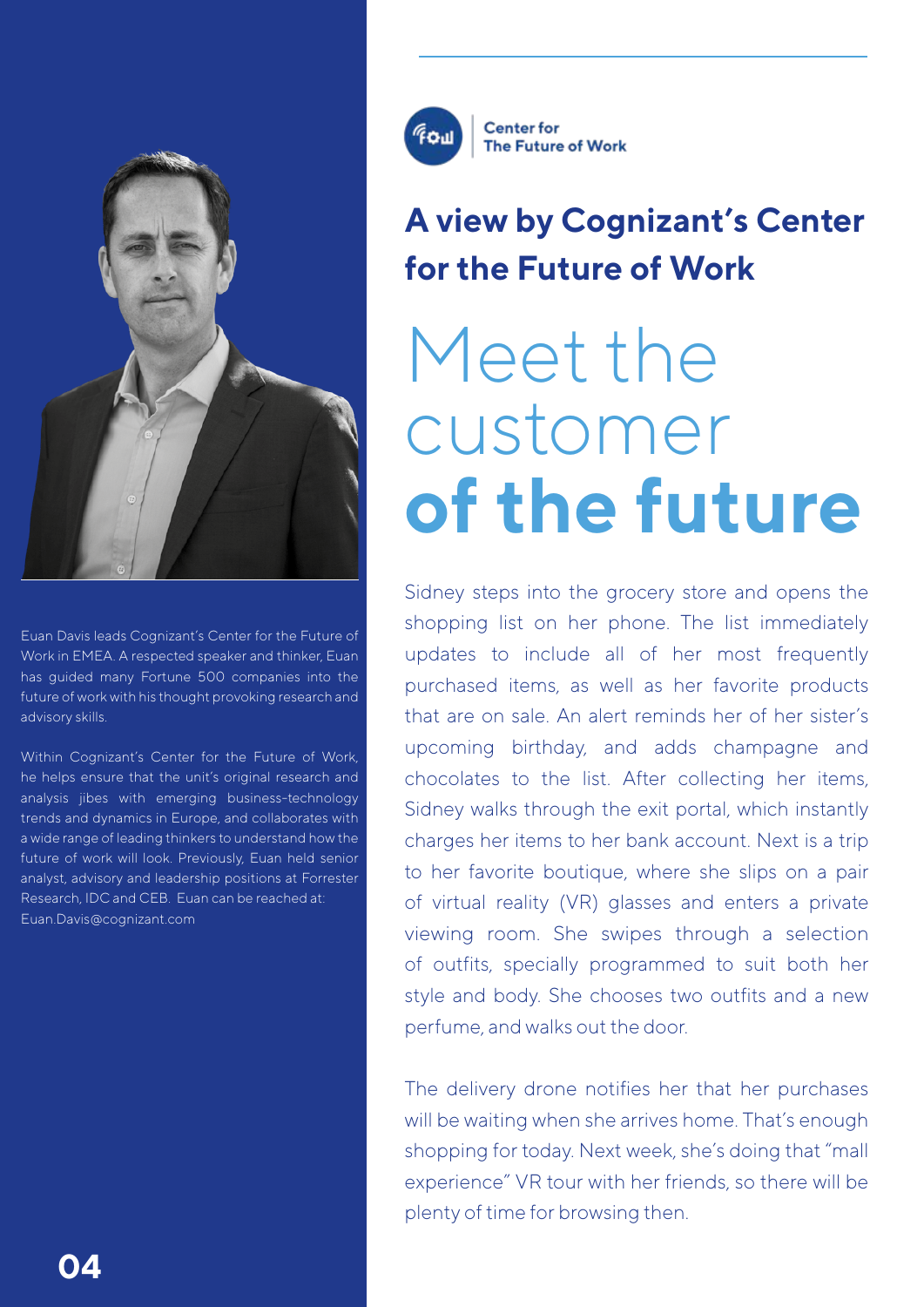### Quick take **Post COVID-19 impact**

The retail industry is set to face massive upheaval in a post-COVID world as consumers' expectations and attitudes toward personal proximity alter. Retailers that insure minimal face-to-face interaction between staff and consumers, such as those offering cashier-less shopping, will be favored by the post-COVID customer. The online user experience for e-commerce will become the new battleground for customer wallet share, with same-day delivery no longer cutting it as a sole differentiator. Virtual malls, which sounded like something out of Black Mirror, suddenly feel like a very real possibility. What can't be denied is that digital innovation is going to be front and center in the new retail industry, and the post-COVID customer of 2025 is going to be more digitally astute than ever.

**Today's shoppers are spoiled for choice. In addition to the countless brick-and-mortar locations where they can browse for items, the explosion of online retail has made shopping at home an everyday occurrence. Some retailers wonder if the days of the brick-and-mortar store are numbered.** 

### **The customer is still king**

Today's shoppers aren't quite ready to ditch their favorite retailers. They don't mind visiting multiple stores, as long as they walk out with a purchase that suits their needs. But in the busy pace of modern life, few people have hours to browse and money to burn. They want the quickest, most direct route to the products they love. And this is where retailers can create real value in the brickand-mortar experience.

Customers are also becoming more aware and engaged. Quality and transparency about price, product reviews and availability are no longer differentiators: they're simply expected. Shoppers are also increasingly concerned about product provenance and sustainability issues, such as where products are made, their environmental impact and how retailers are contributing to a better world. That's why Swedish whiskey brand Mackmyra is now making it possible to interact with its bottles and learn about the whiskey's origin and production. Customers can even "adopt" their own cask, and follow their whiskey from maturation to bottling.

### **Going hybrid**

The most powerful retail formula of the future will blend digital and physical in a new construct that enables a seamless, personalized and distinctive shopping experience. Vaqso VR is adding scent to the VR experience, which has the potential to make shopping experiences far more personal and sensory. Imagine being able to select the perfect perfume without dousing yourself in dozens of samples.

The power of data is transforming shopping into a predictive, personalized experience that directs customers to the products they want, need or didn't even know were possible. Prism Skylabs is even using existing surveillance cameras to optimize stores and enhance services. With machine learning, the company is learning more and more about how people move around in stores. And Celect is using data and machine learning to advise stores on the optimal assortment for their physical and online shops. With each application of new technology, retailers get closer to customer needs and behavior, and therefore create a more satisfying customer experience.

The Internet of Things (IoT) will connect shoppers to the retailers that know exactly what they're missing, and ship it in a flash. Think here of shops that automatically send fresh supplies of laundry detergent or milk and toilet paper whenever supplies are running low at home. Sensors and smart algorithms will customize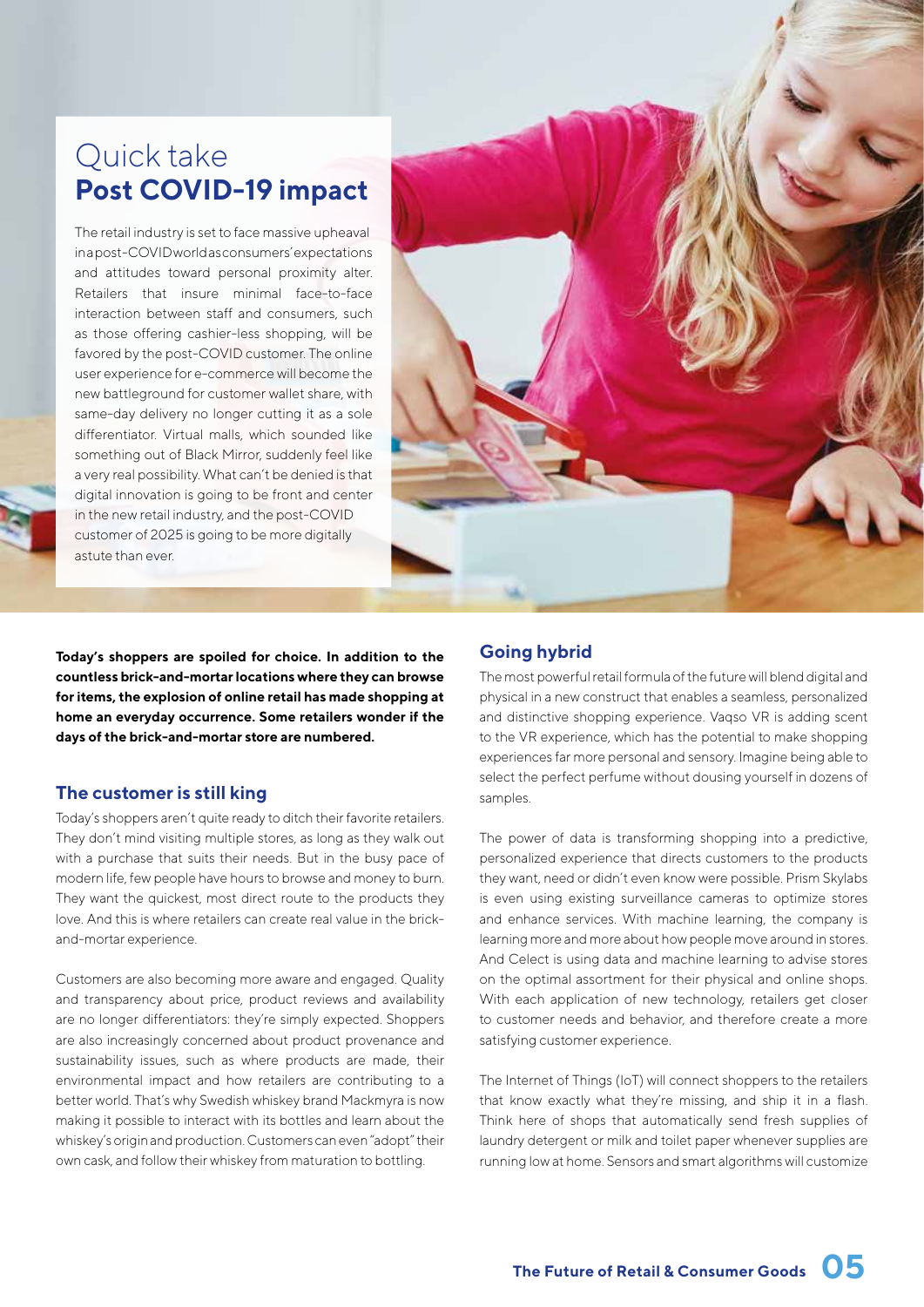## In the future of retail, digital and physical will reinforce each other.

selections for each individual shopper in-store. VR/AR technology will turn dressing rooms into a shopper's own personal style salon. And drones will deliver made-on-demand products right to a customer's door. In short, technology is set to make shopping easier, more convenient, more personal and more targeted – not sometime in the future, but someday very soon.

In the future of retail, digital and physical will reinforce each other. Technology will enhance the physical shopping experience and make it more convenient. And the physical store will ensure that the essential elements of touch, see, feel and explore are maintained or even enhanced. Shopping will be multi-sensory, immersive and adaptive. Retailers will shift from selling products to serving customers: each customer will have direct, frictionless access to the products he or she desires most.

### **Redefining the physical**

There's plenty of room for the brick-and-mortar store in the retail future, but the entire store concept will be transformed. Instead of a fully stocked store with hundreds of options and a labyrinthine layout, the new store concept will use technology to ensure every shopper feels like the store was built exclusively for him or her.

Think, for example, of a fully immersive shopping experience, in which an AI-driven personal shopper selects clothing and accessories based on past purchases, preferences, budgets, style – and even emotions. It's already started, in fact: MyStore-E is an AI-based retail intelligence platform that acts as a personal shopping assistant. No more fumbling in cramped dressing rooms or wondering if the store has the outfit in your size.

With 3D manufacturing, predictive production and personalization, products will only be created when they are ordered. Shoppers will choose exactly the color, style and size that suits best, and every product will be delivered efficiently to their door and paid for electronically. Reduced waste and more efficient production also means lower production costs. This, in turn, means more competitive pricing and better value for money – which is one thing shoppers will always appreciate.

In food retail, the same level of seamless personalization applies. Grocery stores and quick snack stands won't cease to exist, but will merge with technological advancements to ensure that the healthy, delicious and distinctive foods each customer demands are fresh and waiting for them when they're ready to order. With machine learning and on-demand production, food retailers will have their finger on the pulse of consumers' dietary desires, and will be ready to deliver them.

#### **The future of retail is human**

Leading retailers are already aiming for a more personalized experience. Through loyalty programs and scanners, retailers are trying to get even closer to their customers.

As with most advancement today, personalized experiences begin with data. Expanded loyalty programs will still keep track of a customer's past purchases and preferences, but they'll also track moods, occasions, biometric data and more. Customers will immerse themselves in their own, personal shopping paradise.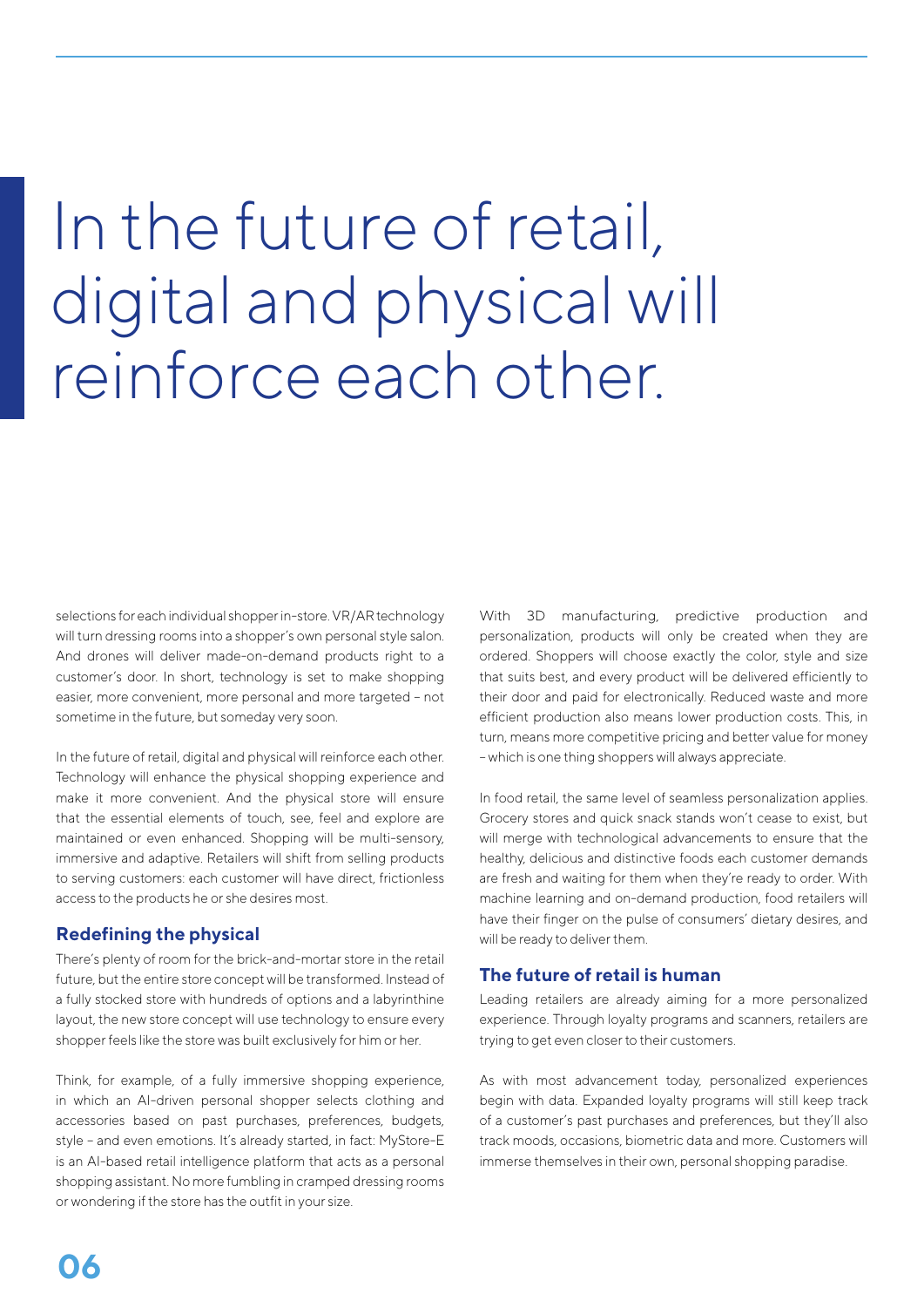### **future** the human **retail** of **is " "**

### **Shopping for a healthier world**

In the retail environment of 2025, trust and privacy will be essential. Consumers will continue to be loyal to companies they trust to not only provide quality products but also to protect their personal data. An era of discretionary consumption will begin, and products will increasingly focus on human health, wellness and social inclusion. Retail will be about smart networks and platforms that serve people, instead of product-focused pushing.

The result? Seamless, frictionless shopping that thrills customers. Personalized production that reduces waste. Conscientious consumerism that not only cares for customers, but also for the planet and its resources. So when Sidney has more shopping to do, she'll be happy to share her data in order to contribute to society as a whole.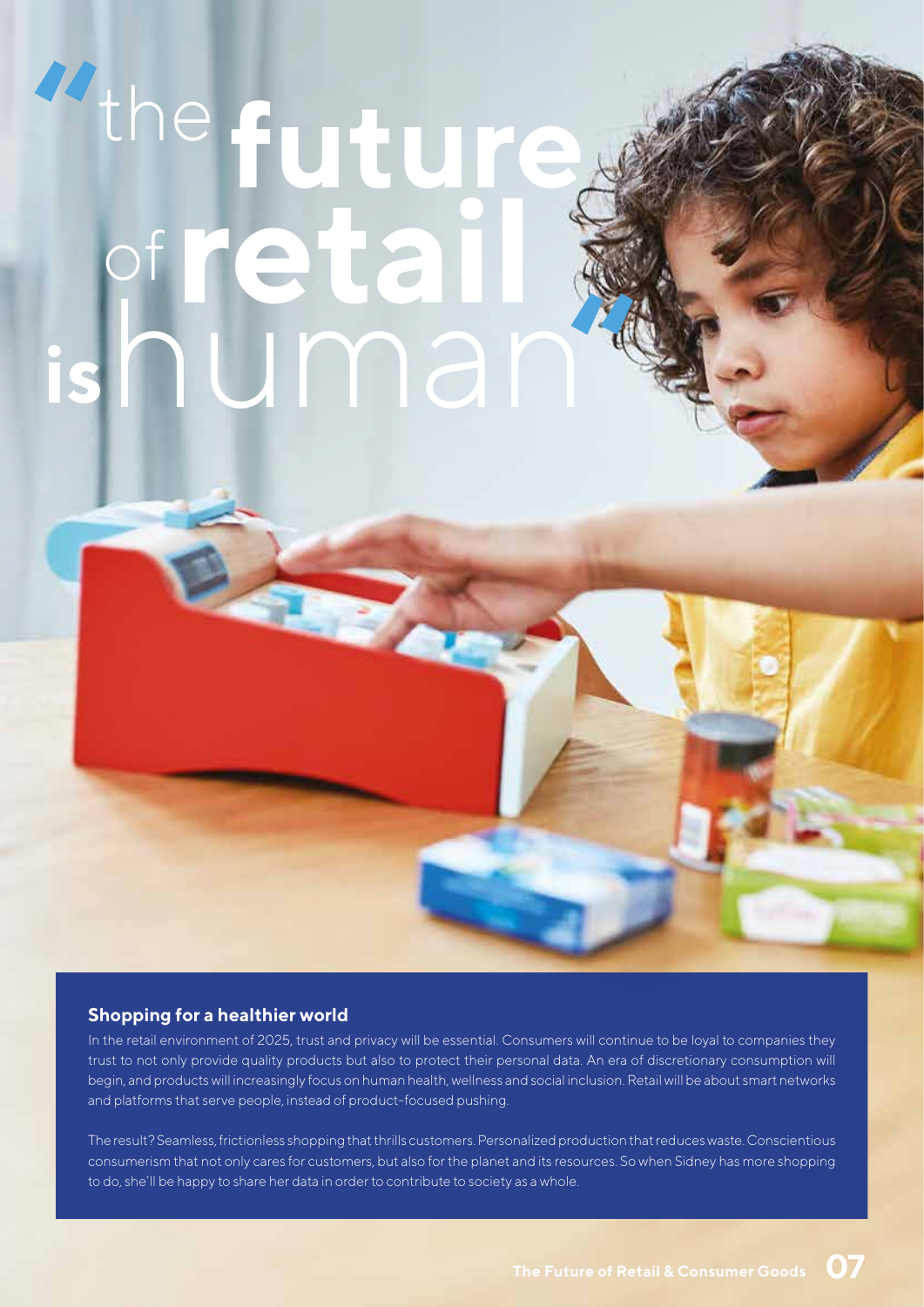

Tony Bosma (1973) is a futurist and trendwatcher. He is the founder of futuring and consultancy organization Extend Limits (www.extendlimits.nl). Extend Limits does not predict the future but helps organizations anticipate it. Do not ask yourself why things are happening. Ask yourself why hasn't it happened yet? This is the mindset companies need to adopt in this era of change.

Tony Bosma is an authority in future thinking and trendwatching and was nominated in The Netherlands several times for trendwatcher of the year. He is an internationally renowned keynote speaker. He is known for his confronting, inspiring, visually attractive and surprising sessions about a wide variety of topics. He also works for a variety of companies and governments, helping them anticipate the future and, more important, challenge and question today's world and mindset.

In collaboration with Cognizant, Tony Bosma did extensive research into near future trends across industries. Together with Cognizant, he made abstracts of the most dominant developments not far fetched futuristic worldviews - but realistic developments which are seen right now. These are not only plausible future developments but also the challenges of technological developments.

### **An external perspective by futurist & trendwatcher Tony Bosma**

# Retail & Consumer Goods **reinvented**

Retail has a long history of relying on mass channels and traditional thinking about value creation for consumers. When it comes to innovation, the industry has mainly pursued new initiatives within the boundaries of past success, opting for short-term thinking rather than a futuristic focus.

The consumer goods industry, meanwhile, has long embraced innovation, but it's been mainly focused on product innovation. We're starting to see efforts shift toward the digitization of the entire manufacturing value chain with the rise of Industry 4.0, however, as well as the rise of new technology-driven players whose sophisticated use of technology will only grow more mature.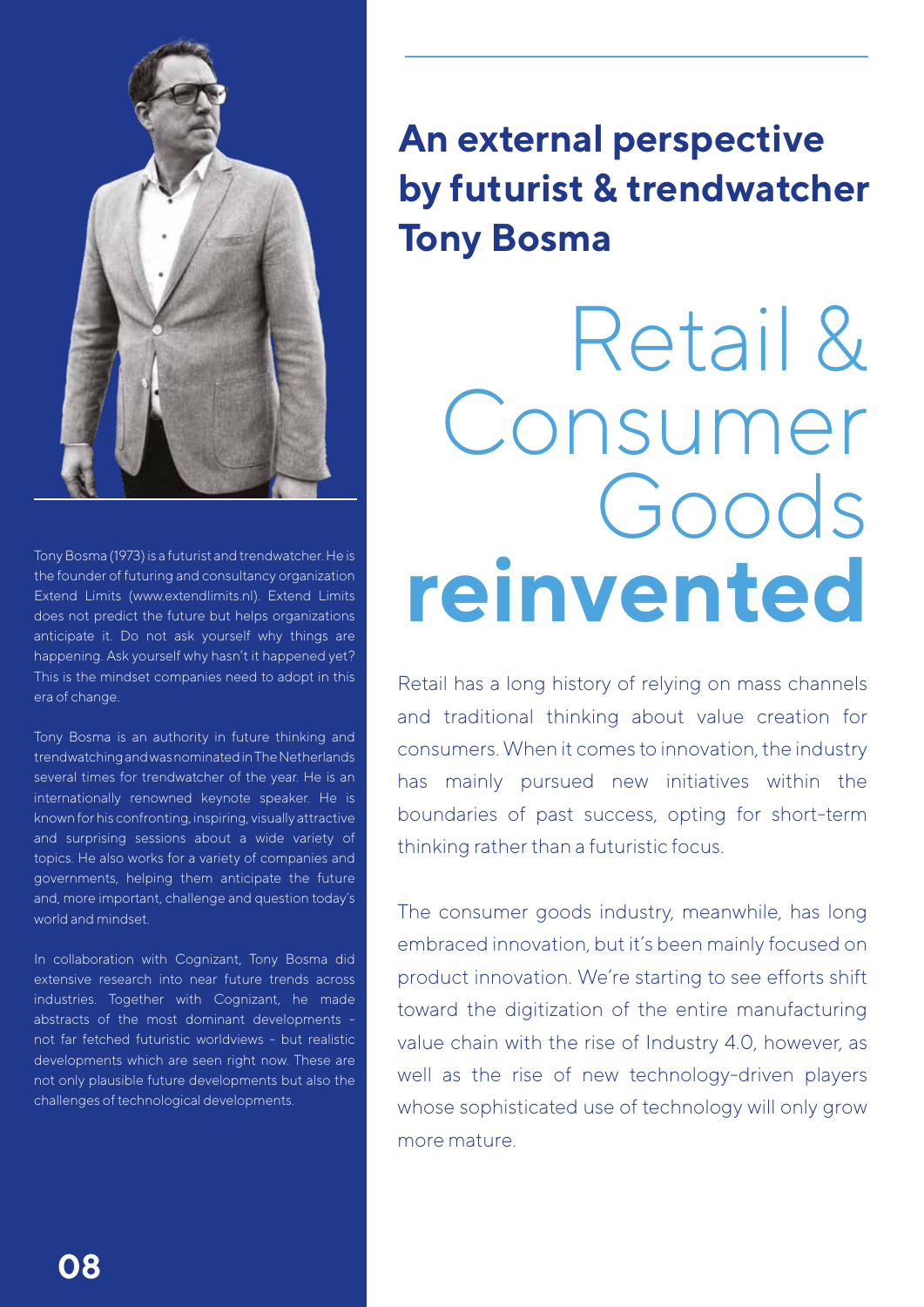

Amid dramatic changes in the consumer and global business landscapes, retail and consumer goods manufacturers companies need to set aside their addiction to their past successes. Remaining relevant in the age of uncertainty means being open to new insights instead of being mentally closed by existing ones. The upcoming decade will be a transformative one for retail and consumer goods, full of opportunity and unprecedented change. A simple question for the industry remains: Are you willing to disrupt yourself? Of course, some trends are more relevant for retail and consumer goods companies than others. Success is about anticipating the right trends instead of mindlessly adopting the speed of change.

The business landscape for retail and consumer goods is at a tipping point. World economies are growing more volatile amid economic power shifts. The global middle class is expanding dramatically, and populations are quickly aging. Amid the dominance of e-commerce giants, there's also rising popularity of small brands and local products.

Platforms are now becoming the new foundation for organizations, and personalization and convenience are the keys for future success. Among consumers, mindless consumption is shifting toward a circular and regenerative mindset. Urbanization is putting pressure on city centers as space is limited and housing demand is growing. In this volatile world, where humans are continuously connected with a fast-changing digital environment and living in new dynamic urban areas, consumption patterns and demands will undergo dramatic change.

The age of the consumer is upon us. Empowered consumers will increasingly seek personalized experiences and meaningful brands. High quality and business transparency are no longer unique selling points but commodities. Retail and consumer goods can no longer think of customers in terms of homogeneous segments. What consumers want and need today will be very different from the wants and needs of tomorrow. Creating healthy margins will be all about meeting specific consumer needs as the one-size-fits-some mindset inexorably shifts toward one-size-fitsnone. In the always-connected environment of on-demand instant gratification, every engagement will be driven by high-speed predictive analytics and a simplified, frictionless shopping experience.

This will blur the boundaries between retail and consumer goods manufacturers. The future will bring an ever-growing rise of direct-to-consumer models, demanding new ecosystems and borderless partnerships.

**Retail and consumer goods will change more in the next 10 years than it has in the past 40 years. "** *World Economic Forum* **"**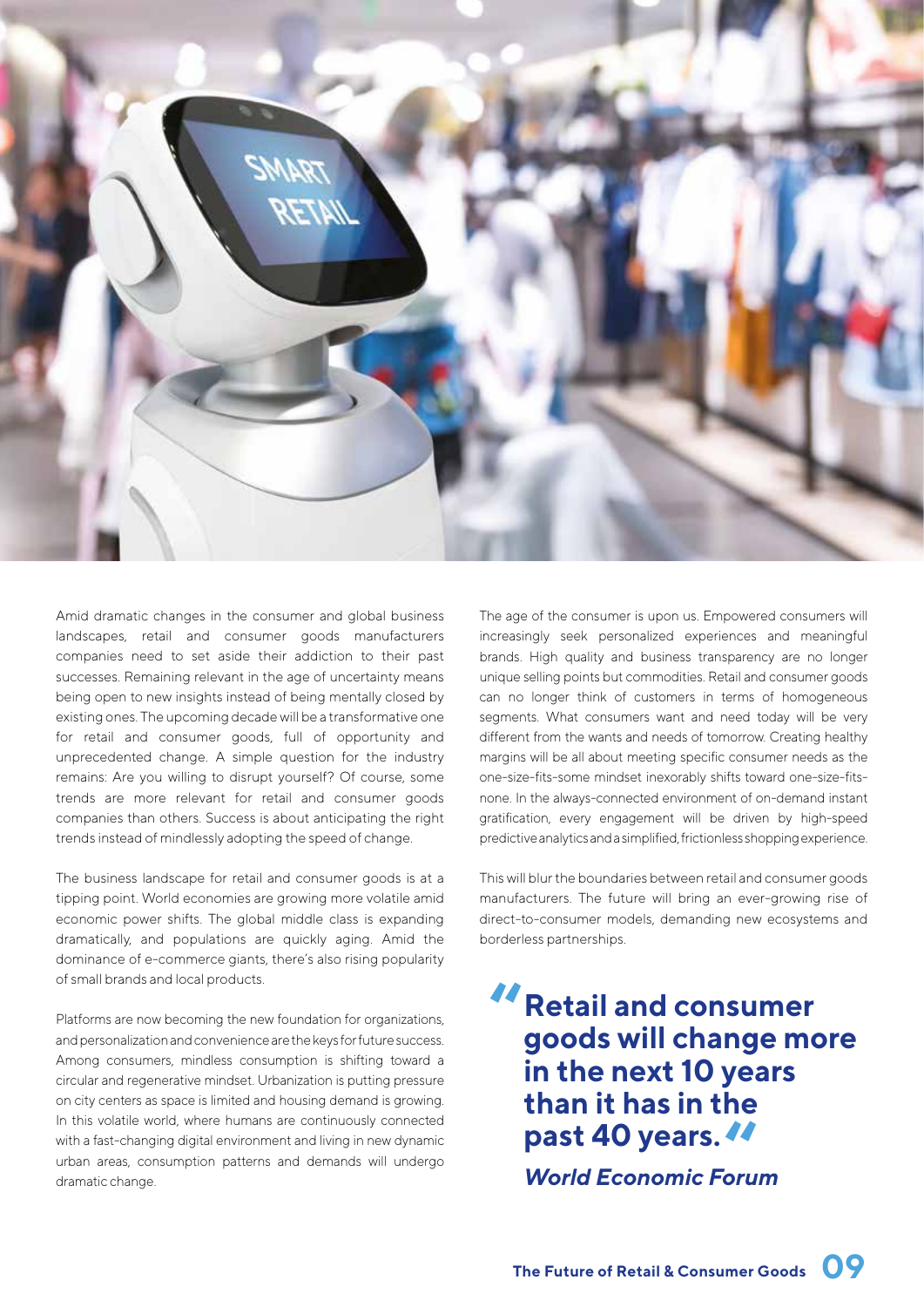# Rise of hybrid experiences

Successful retail organizations and brands will need to address changing customer expectations around consumption by focusing on the role they play beyond product sales. The future belongs to businesses offering honest products and enabling meaningful consumption. This will introduce a new dimension to future business models. Global consumers are more than ever looking for products that are good for, or at least do no harm to, society, the environment and their health. They increasingly prioritize product longevity over buying something disposable. As a result, successful business models of the future will not be about selling more products but about empowering consumers to lead better lives. They'll focus on helping consumers make the right choices for themselves, the environment and the planet.

New technologies will play an important role in shaping the future of retail and consumer goods. Because neither industry has historically been a fast technology adopter, there is a gap to overcome. Just as virtual and online shopping experiences have become more customer-focused and efficient, technology also offers the possibility of enhancing the physical shopping experience and producing consumer goods at a personalized and sustainable level.

Consumer goods companies and retail have always been product-centric, with the focus on transferring products from an organization to a consumer. In physical retail stores, service has been about having the right products in a clean shop with little to no waiting times. The intent of physical stores has been to keep consumers in them as long as possible.

New technologies have fundamentally changed this concept, as they enable consumers to search, discover, evaluate and purchase products totally differently. Digitization has also

resulted in consumers looking beyond the product and expecting the transaction to be not just about the product but about the experience. At a time when we're adding intelligence to our brick-and-mortar world, physical stores will become multisensory, immersive and adaptive environments, with no distinction between the physical and virtual.

Both the physical and virtual worlds will seamlessly connect with each other and with the needs and wants of the individual. Products will become fully personalized, with new ways of promoting and even producing them.

Store experiences will be seamlessly integrated into the customer's hybrid shopping journeys. Physical retail will use technology to enhance experience and convenience, while digital retail will embrace the physical world to fuel trust with the benefits of touching, seeing and experiencing. The question is: for how long will the digital world need these attributes?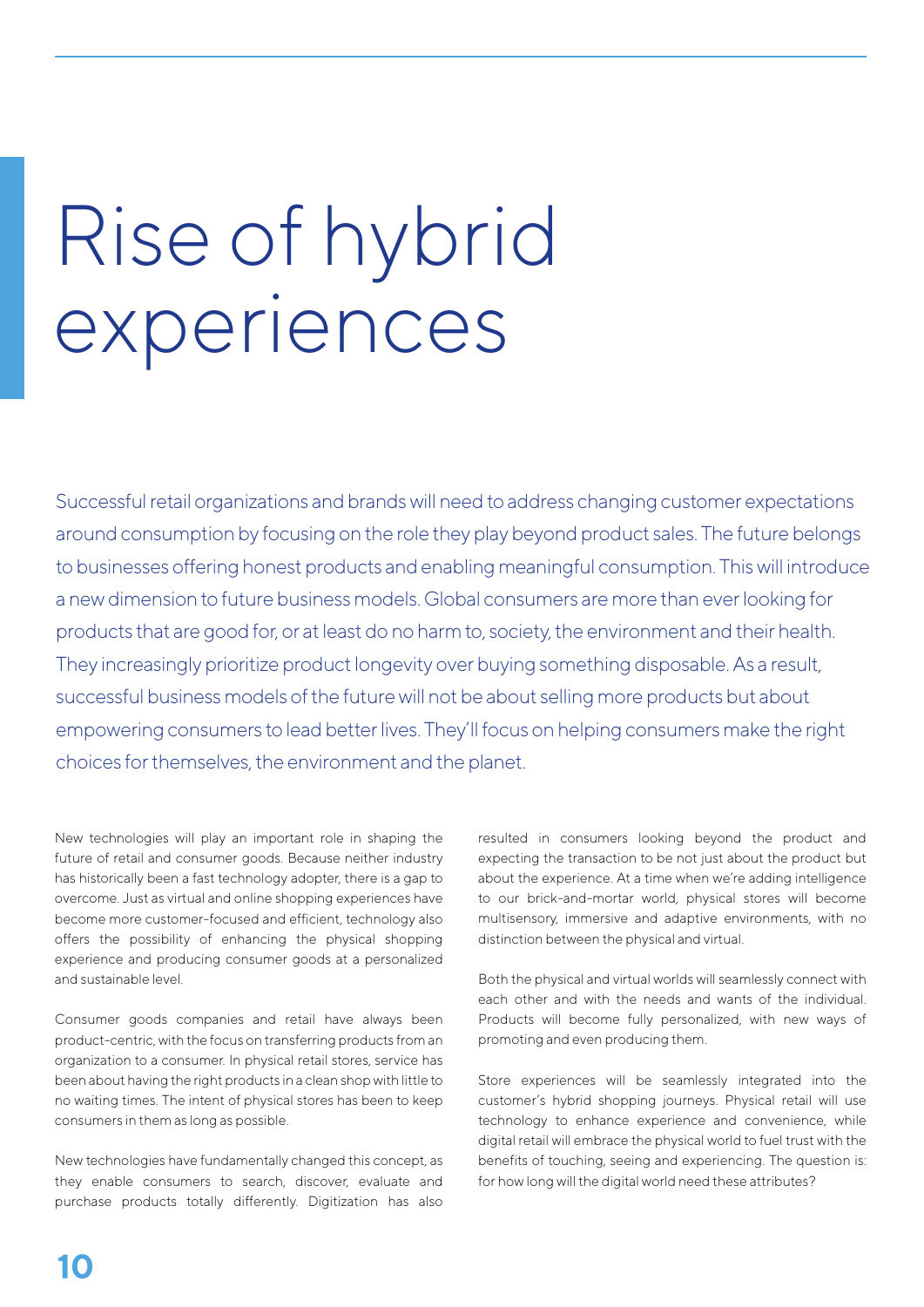

**80% of customers say that the experience a company provides is as important as its products or services.** *Salesforce* **" "**

#### **Data-enabled, human-driven**

For decades, retail and consumer goods were based on gut feeling and market research. Now, with the capabilities of realtime and even predictive data analytics, the consumer goods industry is moving from a model of reactive operations toward a data-driven, proactive approach. Rather than pushing products to consumers, the model is increasingly based on consumer pull.

Data is being extracted in every phase of the factory-toconsumer journey. The combination of all these insights will bring enormous possibilities to adjusting products and services to changing demands, enhancing the customer experience, offering new products based on a continuous flow of predictive insights and minimizing stock. Supply chains will be streamlined,

and relationships with retailers will be intensified and enhanced. With the data consumers share, they will make it possible to experience a way of shopping that is fully calibrated to their needs and wants. Retailers will receive instant information to better serve and advise shoppers. All of these capabilities are changing the business playing field fundamentally.

In many cases, new technologies have the potential to surpass our physical shopping experiences and fundamentally change the world of consumer goods. But many consumers still need physical connections and interactions in the shopping process. The future will blend the best aspects of the physical world with those of the virtual world.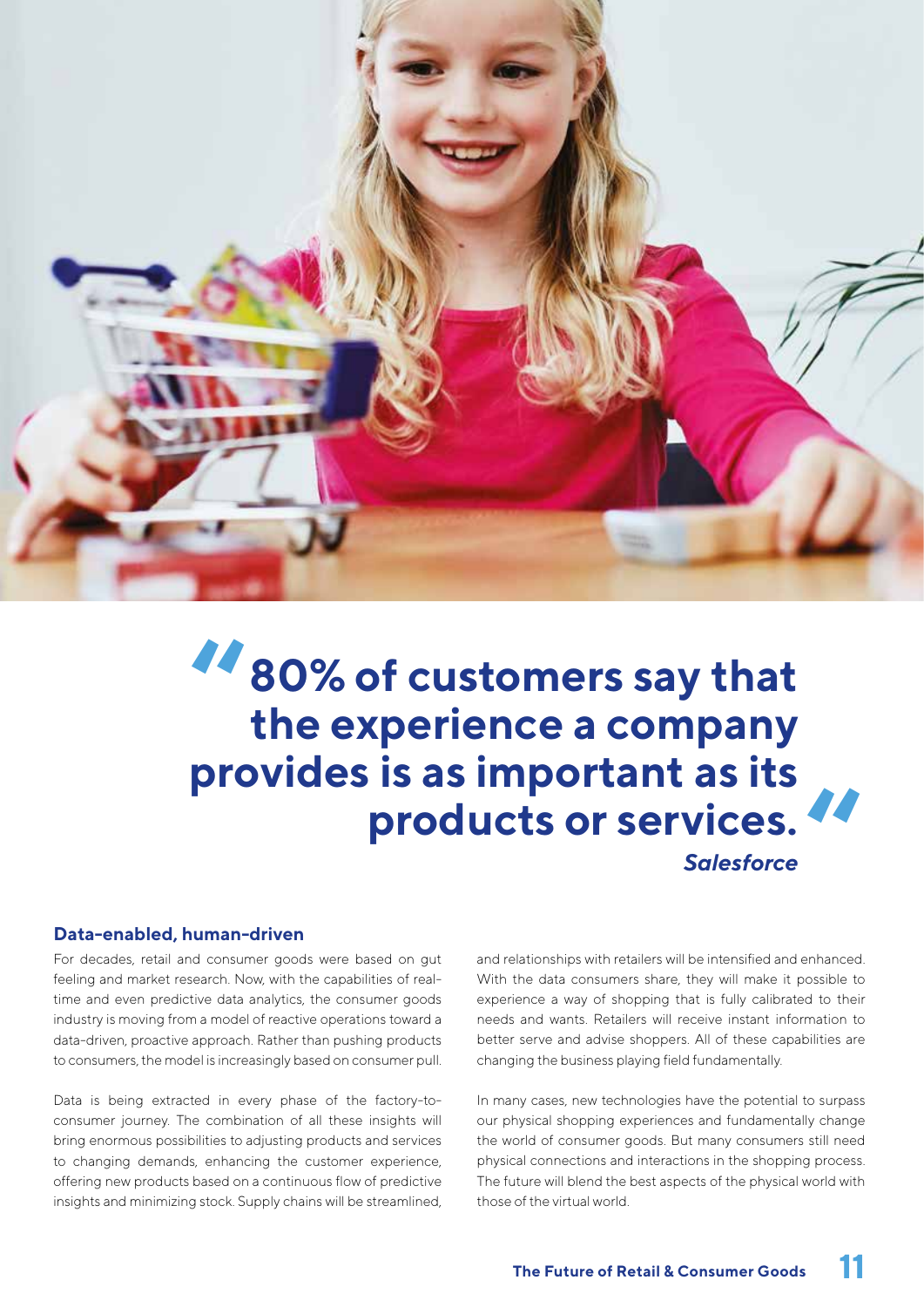**For 92% of customers, the ability to control what personal information is collected makes them more likely to trust a company with that information. "***Salesforce*

**"**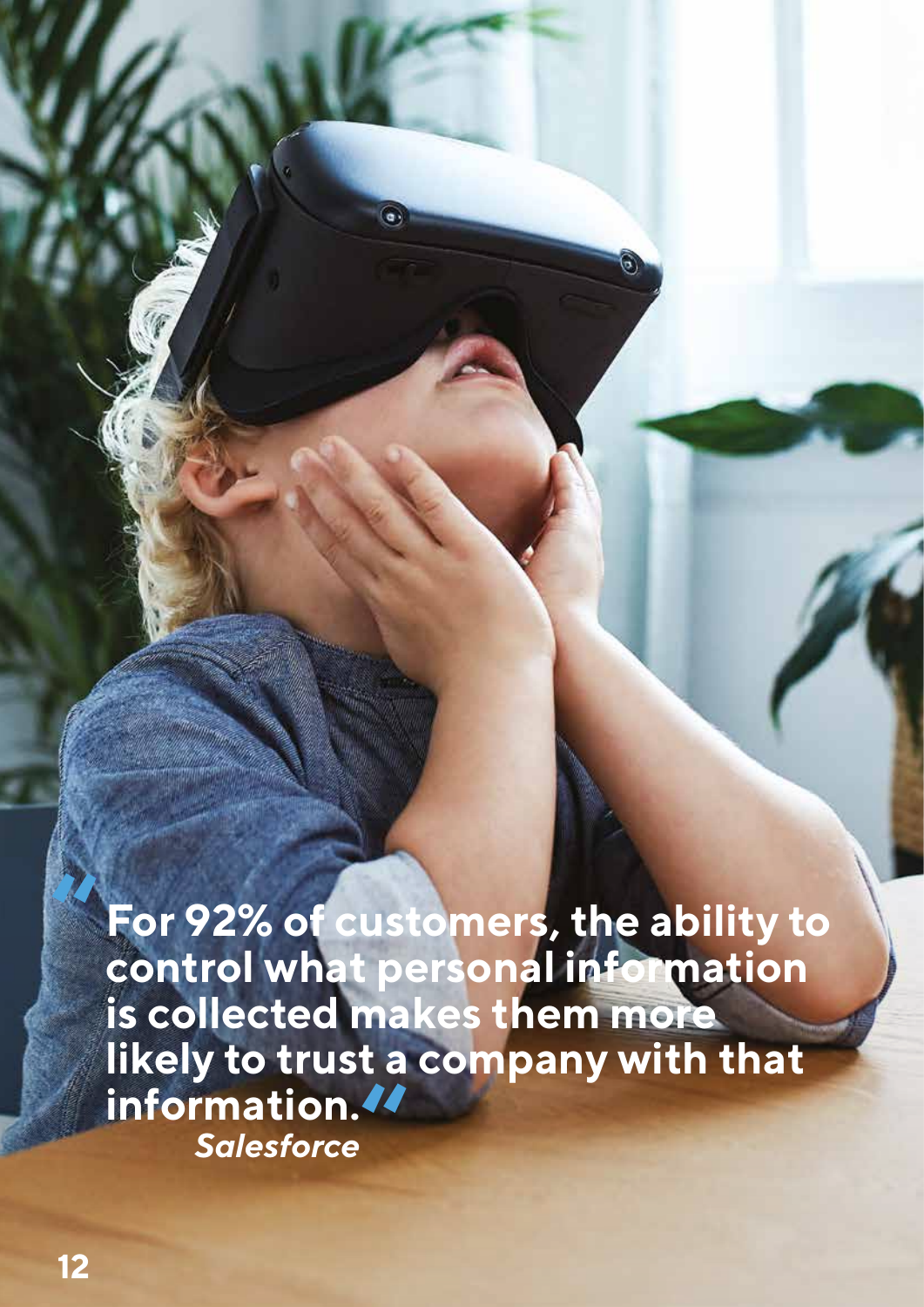#### **Imagine, one day…**

By letting go of our mental barriers, we can freely imagine a possible future of retail and consumer goods. Imagine that in 2050, our everyday products are autonomously delivered when and where we need them. Many products are even being made at home or in the neighborhood via 3D printing. Shopping as a necessity has become a thing of the past. Physical stores are no longer fixed destinations but nodes between physical and virtual experiences. Shopping is purely focused on social interactions and experiences.

An ecosystem of drones, sensors, 3D printing and smart algorithms create unique instant experiences. Smart agents represent us online and do the shopping for us, interacting with digital retail agents for products and pricing. A divide has formed between the transaction and experience in shopping. Enabling consumers to enjoy the experience of shopping when they want it and for the products they want. Retailers create on-demand virtual worlds with mixed realities based on biometric and emotional data, as well as personalized aisles and recommendations all directly projected on in-store screens or even directly to the consumer's eyes.

New products can be experienced completely virtually. We can taste, smell and touch everything like it is in the physical world. Physical in-store shopping becomes a way of escaping our digitally dominant lives. The new definition of shopping is about experiencing offline, authentic human values. Overconsumption is no longer a problem, as everything we consume adds value to our environment, the planet or our health. Our social status isn't based on what we possess but on what we add to society, which has fundamentally changed our consumption patterns.

What does this future mean for the relationship between companies and consumers, privacy and human values? Can technology create real progress by fundamentally changing the retail and consumer goods industry? It's up to us to imagine and find the answers to these questions.

### Retail & Consumer Goods reinvented **New challenges and questions**

An array of digital solutions and opportunities for retail and consumer goods is being introduced every day. But are we addressing the right challenges with all these new technological possibilities? Real human progress is about changing our current world, not just digitizing it. We created a world stuffed with products. The purpose behind many brands and organizations is to produce, be honest, useless goods and things.

Meanwhile, products are easier to acquire than ever before, thanks to our digital world, which has led to an ever-growing commoditization of our consumption model.

But more than ever, we also feel our products don't give us that lasting feeling of happiness we seek. Slowly, we'll make the next step in human evolution and progress: realizing the meaning in consumption, which goes beyond products and transforms into purpose-driven living.

Consumer goods activities have an important impact on our society and environment. Our consumption models are directly related to delivering economic growth for businesses and nations. This puts irresponsible strains on, for example, our natural resources. The biggest challenge for retail and consumer goods is not selling more in the old-fashioned way; it is using technology to redefine production, delivery and consumption to create a world in which waste does not exist.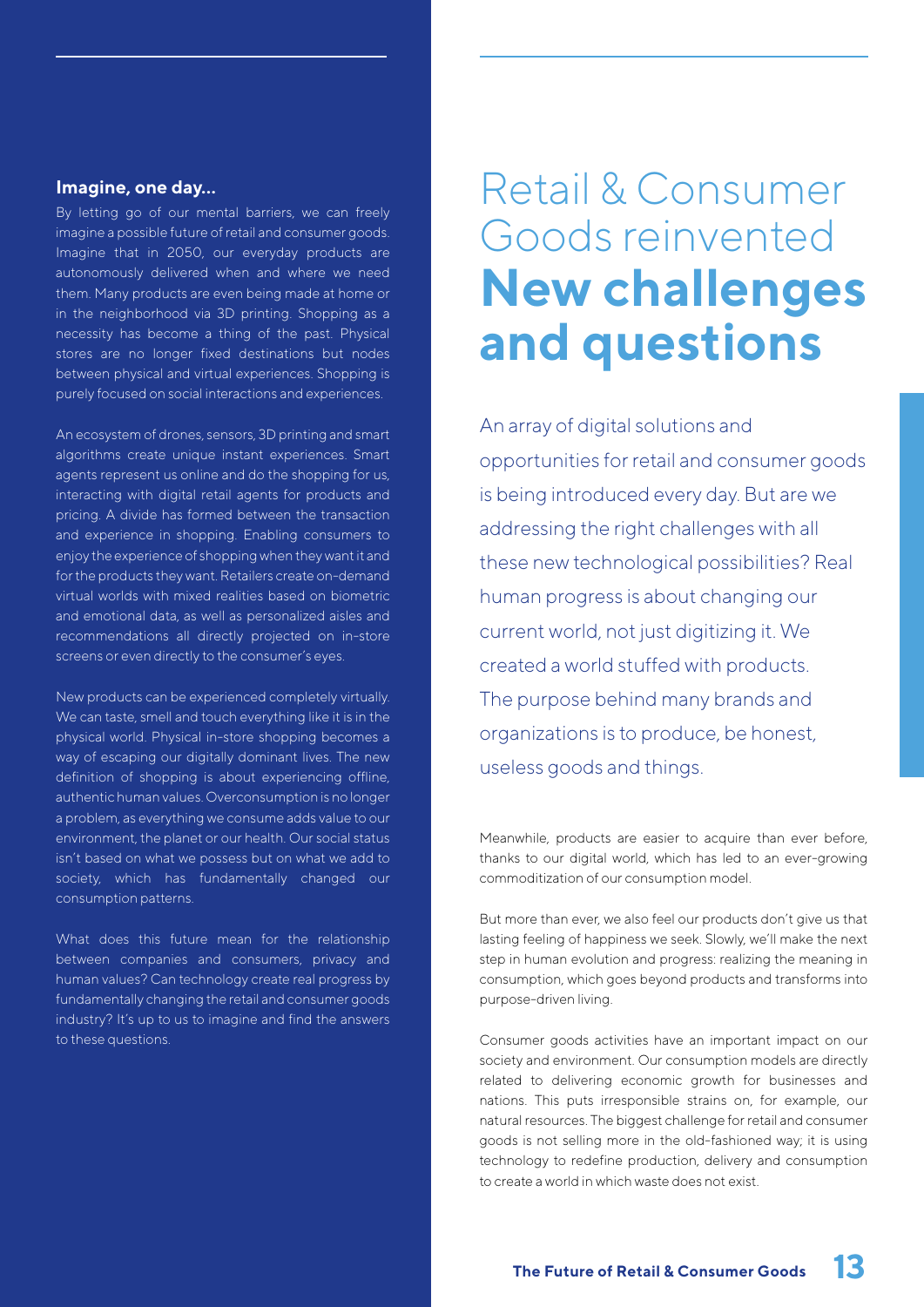# **" "** In a World where  **digital** is the **normal,** physical will become the**next unique.**

The waste created by online shopping and convenience could even lead to the renaissance of brick-and-mortar stores as consumers become more aware of the strains on the environment caused by their online consumption behaviors. With the future potential of all technologies surrounding consumer data, the challenges also rise significantly.

The consumer goods and retail industries continually process more personal information, fueling their business models. The future of these industries requires even more personal data to analyze; without it, there would be no personalization, and limited customer experience.

But while data processing and analysis will be the core of every successful retail and consumer goods company in the future, essential to this trend is consumer trust. CEOs all over the world claim that consumer trust is harder to obtain in the ever-growing digital world. But it can be found in delivering purpose-driven products and ensuring transparency about data usage. It's all about delivering a promise and a purpose that goes beyond maximizing profits.

In an ever-connected world where our emotions, needs and wants are being monitored and transformed into products, what is free will? As algorithms increasingly decide what we need, are our personal choices really free choices, or are they being influenced by smart technology and algorithms for the sake of profit? What are the enabling technologies really enabling? These questions will become more important for consumer goods and retail to think about and act upon.

A world dominated by digital and instant gratification will ultimately give rise to countertrends, such as the need for nonpersonalized and group-oriented experiences and "offline astonishment." In a world where digital is the new normal, physical will become the next unique. In an ever more digital and artificial world, human contact is becoming the new luxury good and status symbol. Here lies a big opportunity for physical retail stores.

As businesses strive to keep up with technological innovation, they need to put digital ethics at the center of everything. Technology companies already claim to do this, but it's important to question whether these companies are able to make decisions about the ethics of their technologically driven advancements. As even governments begin to focus on digital ethics, this will become a new unique selling point for every company.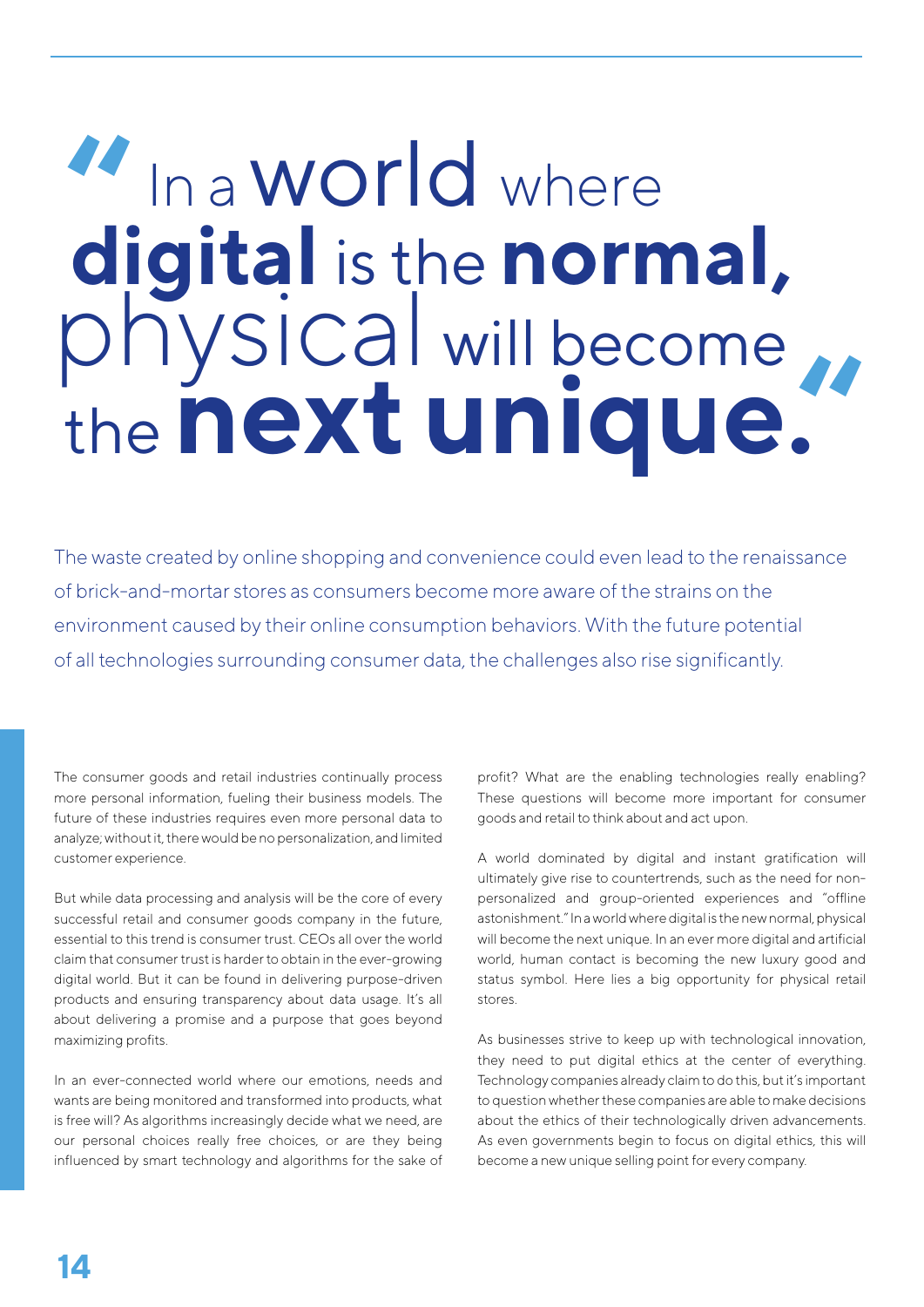



### **What are the enabling technologies really enabling? ""**



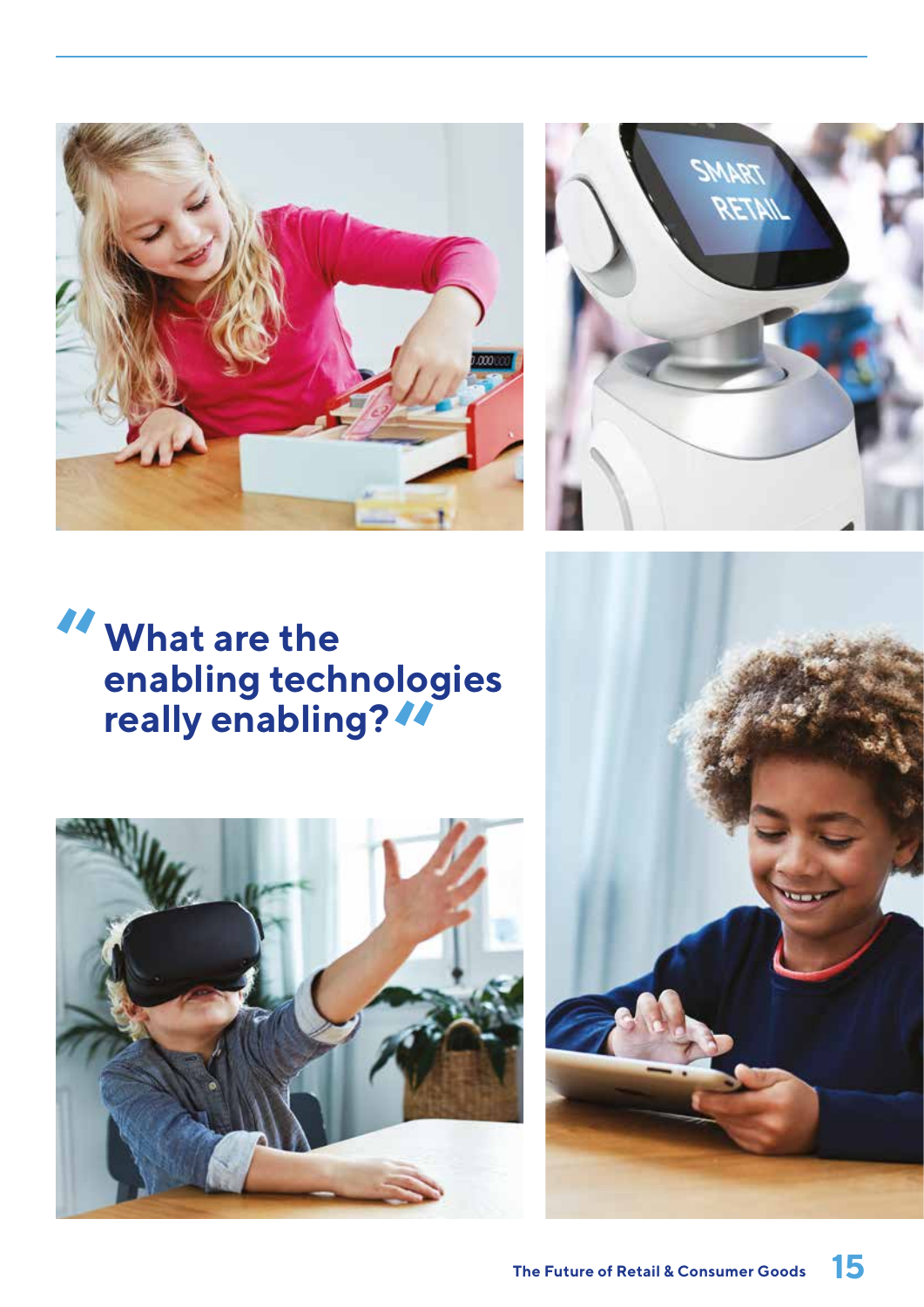## **The future is already here**

The consumer goods and retail industries will be dominated by new technologies but from the perspective of creating real human value. The industry will shift from a system based on selling physical products in a limited and controlled world toward an interconnected, blended world of digital and physical experiences. The production-driven economy will fundamentally transform to a service-based model, driven by individual wants and needs. The manufacturing process of consumer goods will add value to society instead of extracting value and resources. Consumption will add value to the planet and the environment instead of hurting it.

Consumers will freely share their data, with full awareness of what's being shared and for what purpose. They will retain control over data privacy and who they allow to access their personal data. This data can then be translated into personalized products and experiences. Retail will be borderless and flexible and interconnected with physical stores. As people become more aware of the impact of their consumption habits, discretionary consumption will reset the business models of retail organizations and consumer goods companies. Societal pressure will increase the availability of products that focus on health, wellness and societal inclusion. The future challenge for consumer goods and retail businesses will be to become part of the complex and diverse ecosystems of individual consumers. We'll see the transition from people serving structures to smart networks serving people. This will be the result of people wanting to live life on their own terms and demanding convenience.

| From:                        | To:                           |
|------------------------------|-------------------------------|
| Hypothesis-driven            | Relevance-driven              |
| Location-dependent           | <b>Endless aisles</b>         |
| Linear                       | <b>Circular</b>               |
| Generic (one size fits some) | Specific (one size fits none) |
| Responsive                   | <b>Predictive</b>             |
| Human-driven                 | Al-based                      |
| Disposable                   | <b>Durable</b>                |
| Marketing                    | <b>Mattering</b>              |
| Physical                     | <b>Blended</b>                |
| Transaction-focussed         | Experience-centric            |
| <b>Efficiency</b>            | Flexibility                   |
| Optimization                 | Inspiration                   |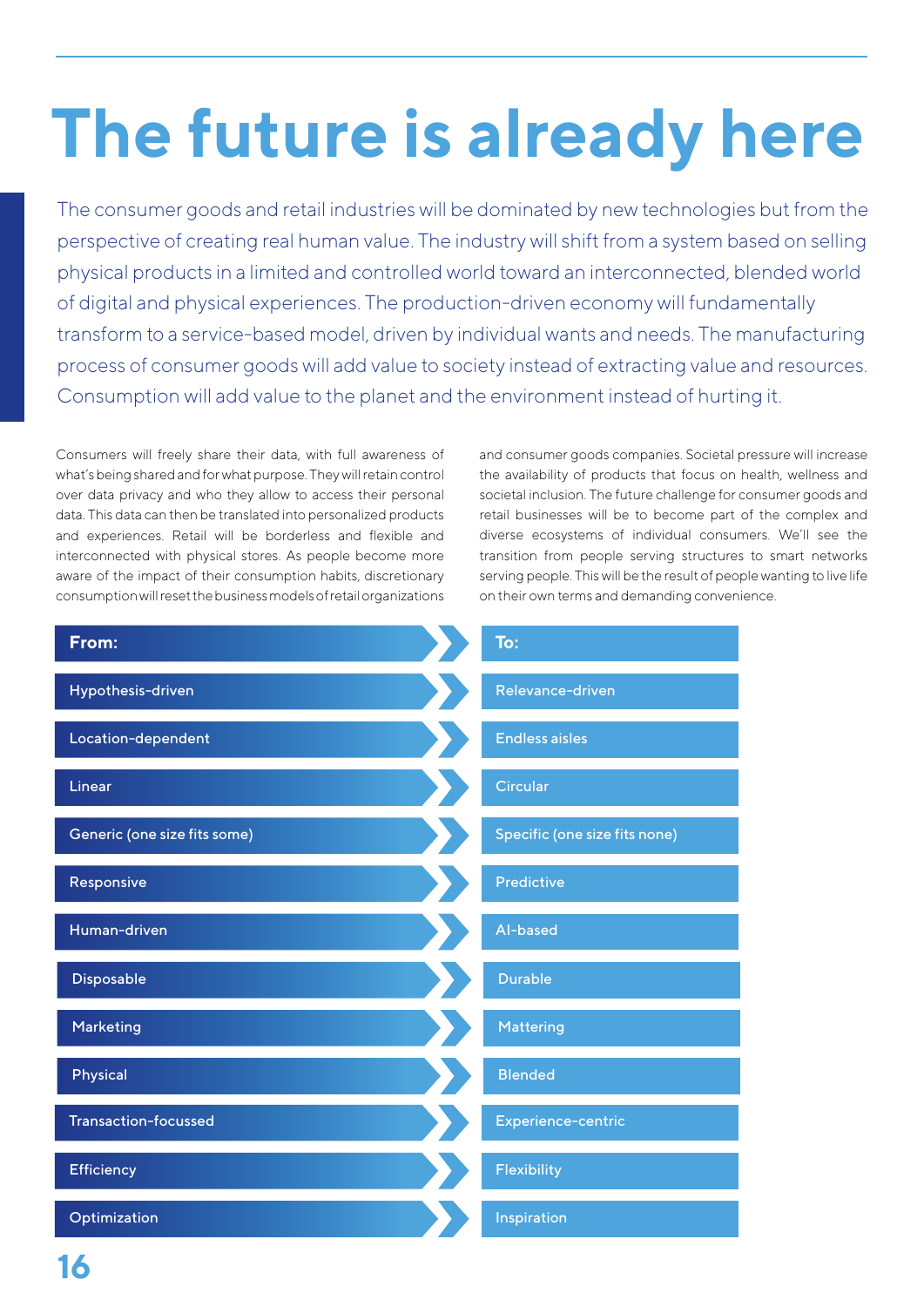## Real-life cases

The following cases are inspirational and show how the retail and consumer goods industries are changing. Startups and new innovative ideas can grow but also fail fast – that is innovation at the frontiers of an industry. No business relationship exists between the cases below and Cognizant.

### **Loop**

Loop is a circular shopping platform that transforms the packaging of everyday essentials from single-use disposable to durable, featurepacked designs.

**www.loopstore.com**

### **Vaqso VR**

Vaqso adds scent to virtual reality experiences. Through a partnership with NEC Corp., the startup enables scent to be incorporated into the shopping experience. Customers can control smells during the buying process, adding an extra dimension to shopping in the virtual world. **www.vaqso.com**

### **Mackmyra**

Mackmyra is a Swedish whisky brand whose smart bottles connect customers and provide them with information about the whisky's origins, including the specific cask in which the whisky was aged. It even allows consumers to create their own personal cask, from maturation to final bottling. Makmyra claims to have the world's first whisky created with artificial intelligence.

**www.mackmyra.co.uk**

### **MyStore-E**

MyStore-E's AI-based retail intelligence platform helps retail store managers merchandise in real-time using data analytics and insights. The AI-based personal assistant monitors and aggregates data from multiple channels to provide merchandising recommendations and identify the items most likely to sell in stores based on current top sellers, social engagement, in-store planograms and local and regional factors. **www.mystore-e.com/solution**

### **Caper**

Caper offers a smart shopping cart that enables autonomous check-out in retail stores. Using deep learning and computer vision, the chart instantly detects items as they enter the cart. Customers can complete the transaction directly on the cart with credit/debit cards or mobile payments. **www.caper.ai**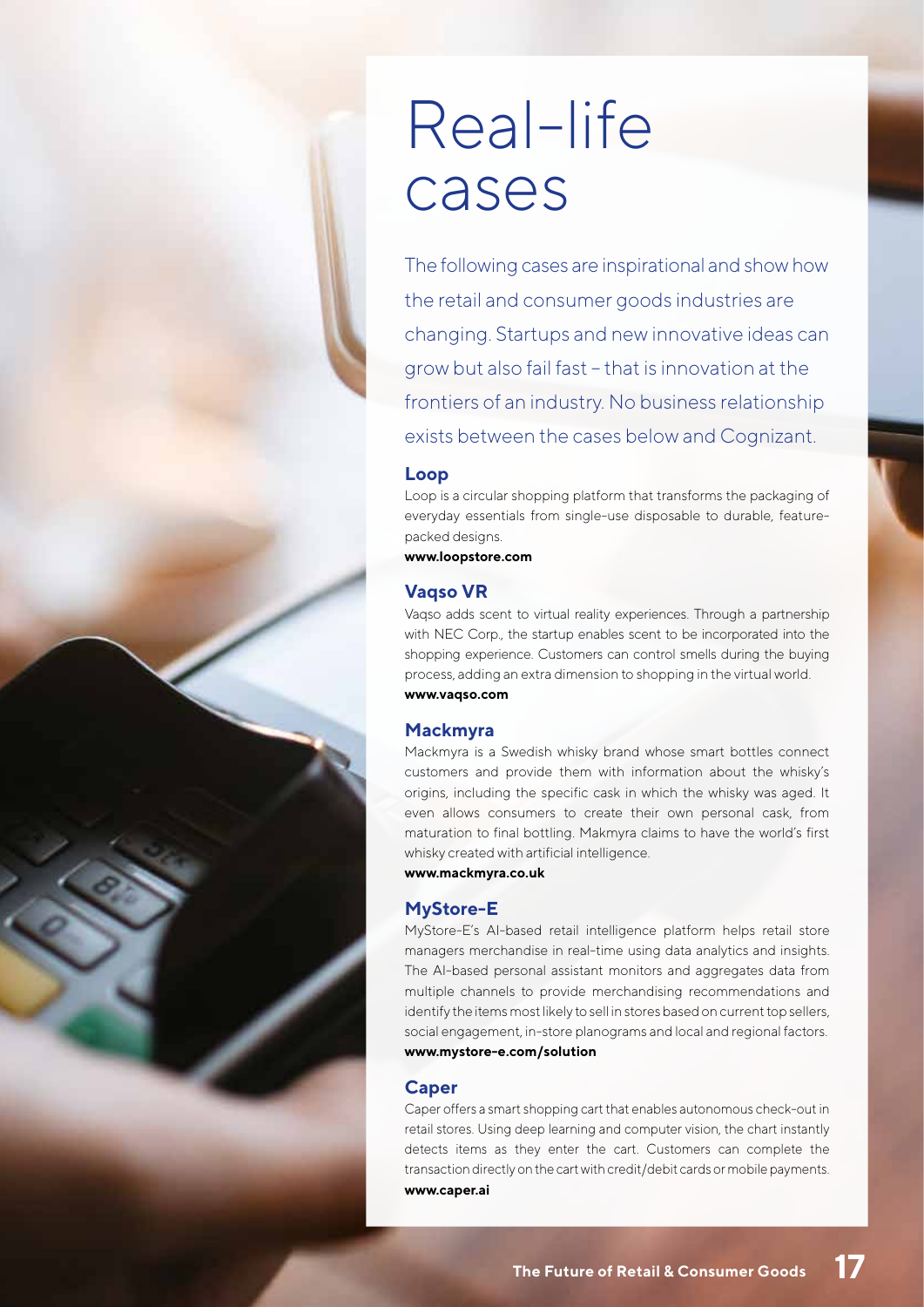### **Technology** human nature, **all the time;** "Techno hardly ever

*Evgeny Morozov*

### **Oriient**

Focused on retail and smart buildings, this startup provides GPS capabilities in indoor facilities. It enables users with highly accurate navigation on their own smartphones, helping them find people, products and optimal routes to places in a building. This allows facilities to improve their service, space utilization, staff performance and operations. **www.oriient.me**

#### **Celect**

This company, recently acquired by Nike, focuses on demand prediction and understanding of local consumer demand. Using data and machine learning, it gives advice on the optimal assortment for physical and virtual shops. **www.celect.com**

#### **Hypervsn**

Hypervsn creates 3D holographic displays to give people greater experiences in shops and better understanding of products.

**www.hypervsn.com**

### **Prism Skylabs**

Prism uses data from existing surveillance cameras to optimize stores and enhance services using location analytics. Images and footage are analyzed by machine learning and transferred to daily dashboards with information about how people move and react in the physical store. **www.prism.com**

#### **The future is human**

Humans excel at being creative, at seeing, identifying and investing in opportunities, and solving problems. Our experiences and emotions – anger, sadness, love – will drive the future of shopping and consumer goods. While technology will become highly intelligent, it will never replace the human need to experience unique feelings.

The biggest challenge for retail and consumer goods organizations is to create real human value out of technological progress, and to challenge dominant mindsets and the status quo regarding consumption and production. To meet these goals, organizations will need to see people not as assets to extract money from, but as individuals with different wants and needs across their entire lives. This attitude will allow the industry to create real value for consumers.

We need to let technology help us become more human. Let us be curious about the future and not fearful. Let us, as a society, create and discover the future of consumption, and with that knowledge, rebuild the retail and consumer goods industries.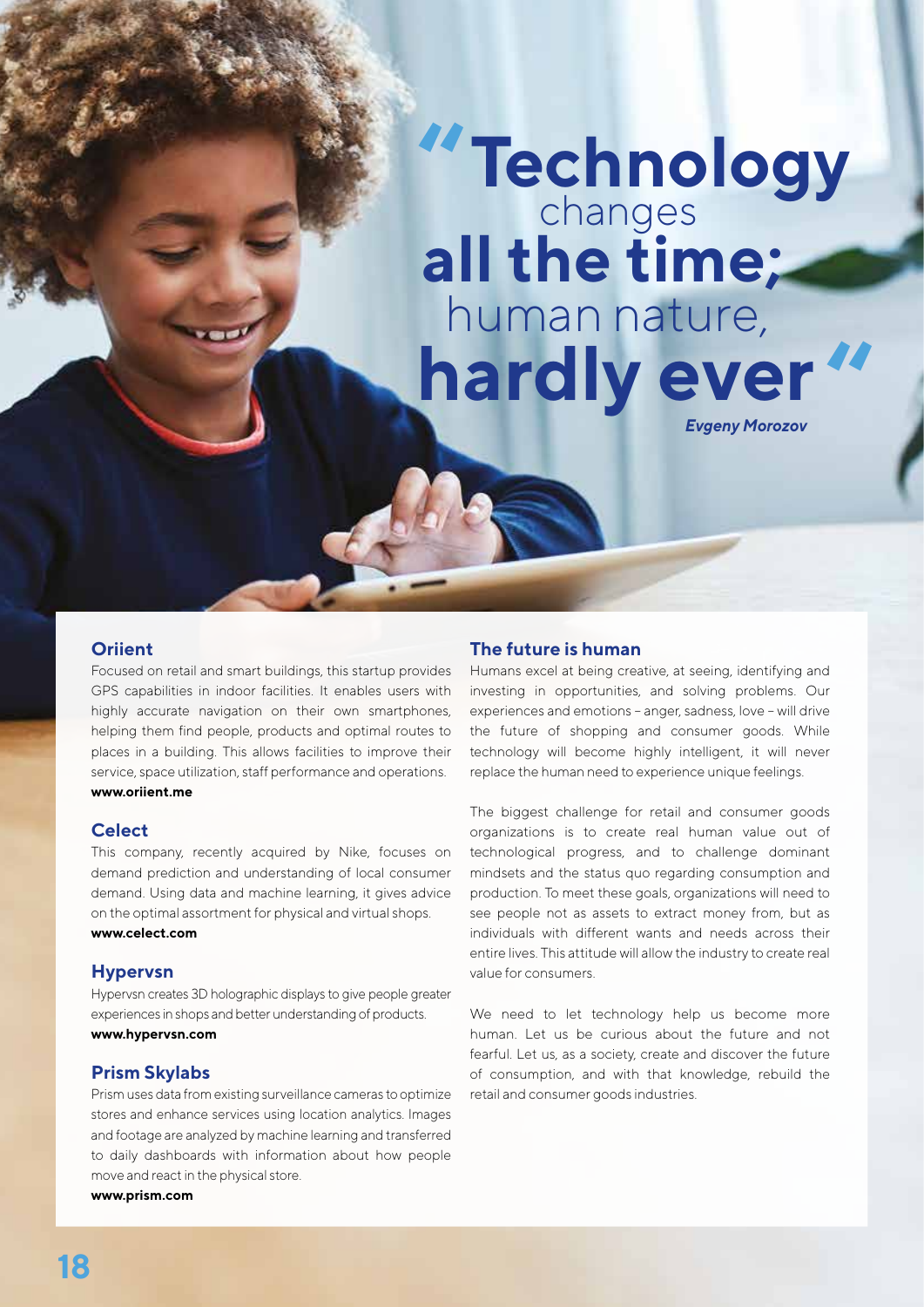

## **Key take-aways**

- 1. Put customers in control of their own data, and enable them to utilize it their way.
- 2. Use technology to enrich the physical retail experience.
- 3. Never underestimate the power of physical experiences combined with virtual services.
- 4. Physical stores help build trust in brands if they add additional value to virtual experiences.
- 5. Human contact in shops can make a difference. Digital is the new normal; physical becomes the next unique.
- 6. Simplicity and speed in combination with human attention are key service differentiators in retail.
- 7. Shopping for good becomes the future of retail as the focus shifts to conscientious consumerism.